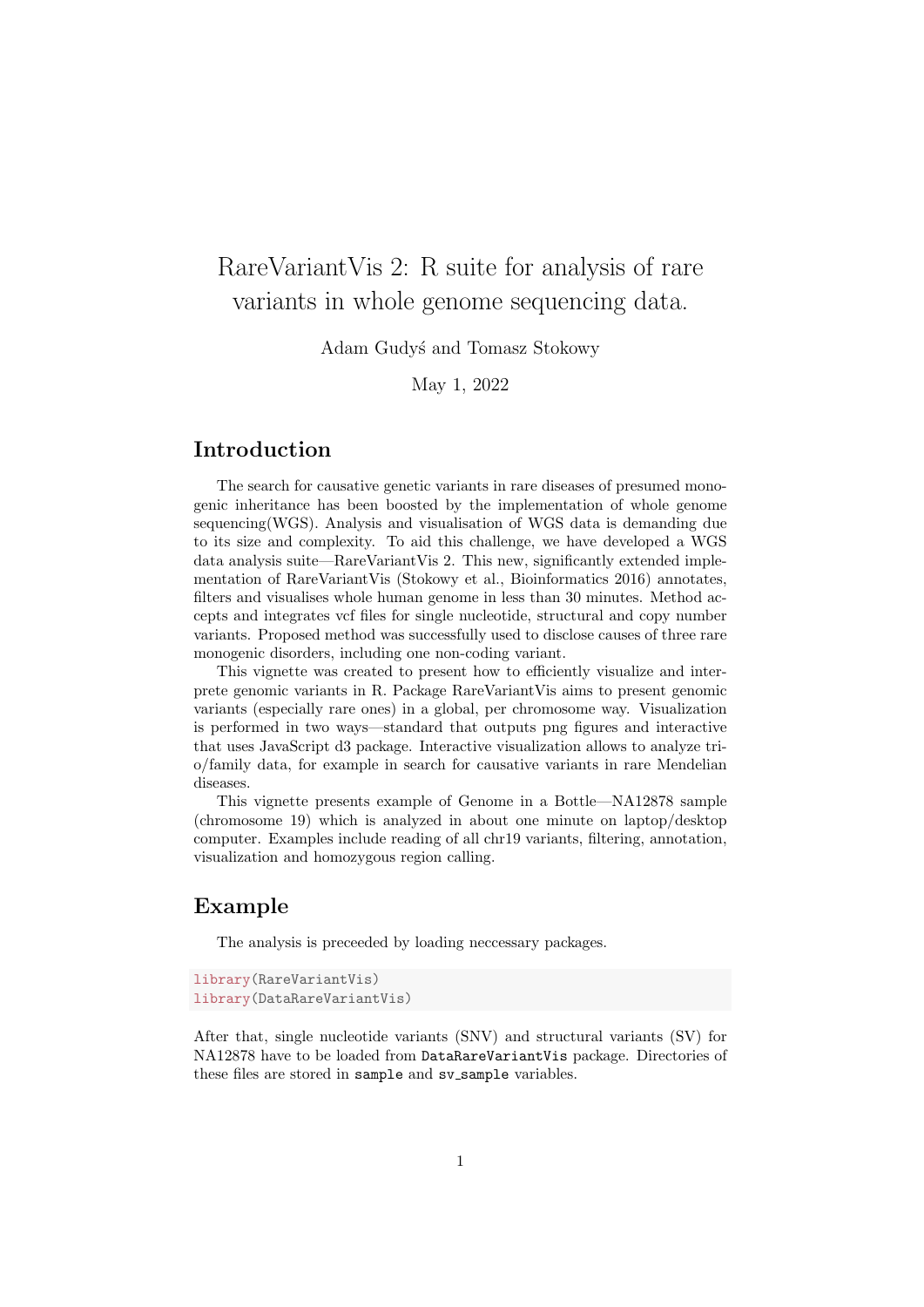```
sample = system.file("extdata", "CoriellIndex_S1.vcf.gz",
   package = "DataRareVariantVis")
sv_sample = system.file("extdata", "CoriellIndex_S1.sv.vcf.gz",
   package = "DataRareVariantVis")
```
The RareVariantVis package supports vcf files generated by speedseq and GATK variant callers. The discovery of rare variants in chromosome 19 is performed by executing the following command.

```
chromosomeVis(sample=sample, sv_sample=sv_sample,
   chromosomes=c("19"))
```
As a result, the package creates a set of files describing discovered rare variants:

- RareVariants\_CoriellIndex\_S1.txt—table with single nucleotide variants,
- $\bullet$  ComplexVariants\_CoriellIndex\_S1.txt—table with complex variants,
- $\bullet$  StructuralVariants\_CoriellIndex\_S1.txt—table with structural variants,
- *CoriellIndex\_S1\_chr19.png*—per-chromosome variants visualisation.

If more than one chromosome is to be processed, separate visualisation files are generated. All tables are tab-separated text files with rows corresponding to variants and columns describing their properties.

#### Single nucleotide variants

This table contain variants with a single alternative allele. They are described by the following columns:

- *chromosome*—number of chromosome,
- final positions—position in chromosome,
- $\bullet$  variant type—type of mutation: synonymous/nonsynonymous/nonsense,
- $ref\_allele$ —reference allele,
- $\bullet$  *alt\_allele*—alternative allele,
- final variations—homozygosity (ratio of alternative allele to depth),
- conservation—conservation index according to UCSC phastCons.

Additional columns are filled only for variants localized in coding regions:

- gene\_name—primary name of gene according to UCSC Human Genome annotation,
- $in\_exon$ —flag indicating whether variant is in exon,
- $\bullet$  *Entry*—corresponding UniProt entry,
- $\bullet$  *Status*—protein status (UniProt),
- $\bullet$  Protein.names—names of the corresponsing proteins (UniProt),
- Gene.names—all gene aliases (UniProt),
- Annotation—
- Tissue.specificity—tissue specificity (UniProt),
- $\bullet$  Gene.ontology..biological.process—description of biological process the gene is involved in and ontology identifier (UniProt),
- Involvement.in.disease—known involvement in diseases (UniProt)
- Cross.reference..Orphanet—
- $\bullet$  PubMed.ID—colon-separated list of related PubMed identifiers (UniProt).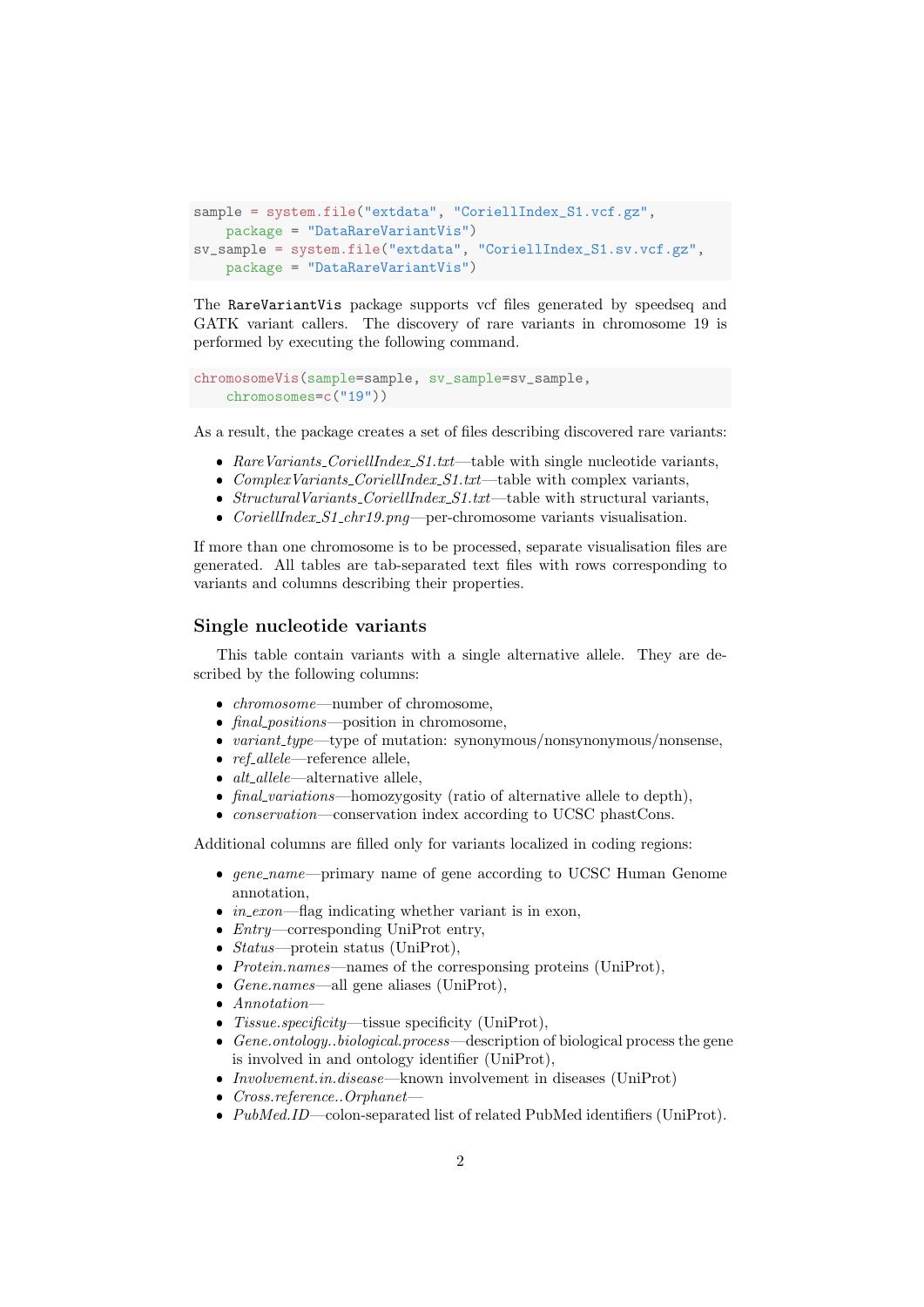### Complex variants

Variants with more than one alternative allele are referred to as complex. They are described by:

- *chromosome*—number of chromosome,
- $\bullet$  start\_position—starting position in the chromosome,

If variant spans over coding regions, additional additional UniProt columns are filled analogously as for SNVs.

#### Structural variants

The table with structural variants have following columns:

- *chromosome*—number of chromosome,
- $\bullet$  start\_position—starting position in the chromosome,
- $\bullet$  *ID*—optional variant identifier,
- $REF$ —reference allele,
- $ALT$ —alternative allele,
- $\bullet$  QUAL—Phred-scaled probability that a REF/ALT polymorphism exists at this site given sequencing data,
- $\bullet$  SVTYPE—variant type: DUP(duplication)/DEL(deletion),
- $GT$  genotype:  $0/1$  (heterozygous) or  $1/1$  (homozygous)
- $\overline{\phantom{a}}$ end position—genotype

If variant spans over coding regions, additional additional UniProt columns are filled analogously as in SNVs.

#### Per-chromosome visualisation

For each analyzed chromosome, discovered variants are visualized. The example visualisation file for NA12878 chromosome 19 is presented in Figure 1. Figure illustrates variants (blue dots) in their genomic coordinates  $(X \text{ axis})$ . Ratio of alternative reads and depth (Y axis) gives information about type of variant: homozygous alternative (expected ratio 1) and heterozygous (expected ratio 0.5). Green dots represent rare variants that pass filters: coding/UTR, nonsynonymous variant with dbSNP frequency  $\mathbf{i}$  0.01 and ExAC frequency  $\mathbf{i}$ 0.01. Orange vertical lines depict position of centromere. Orange dots depict structural and copy number variants that overlap with coding region and are of relatively good quality (QUAL ¿ 0). Red curve illustrates moving average of alternative reads/depth ratio. High values of this curve (exceeding 0.75) can suggest potential homozygous/deleterious regions.

## Interactive visualisation

In order to perform interactive visualisation of NA12878 rare SNVs, the following piece of code has to be executed:

```
rareVariantVis("RareVariants_CoriellIndex_S1.txt",
               "RareVariants_CoriellIndex_S1.html",
               "CorielIndex")
```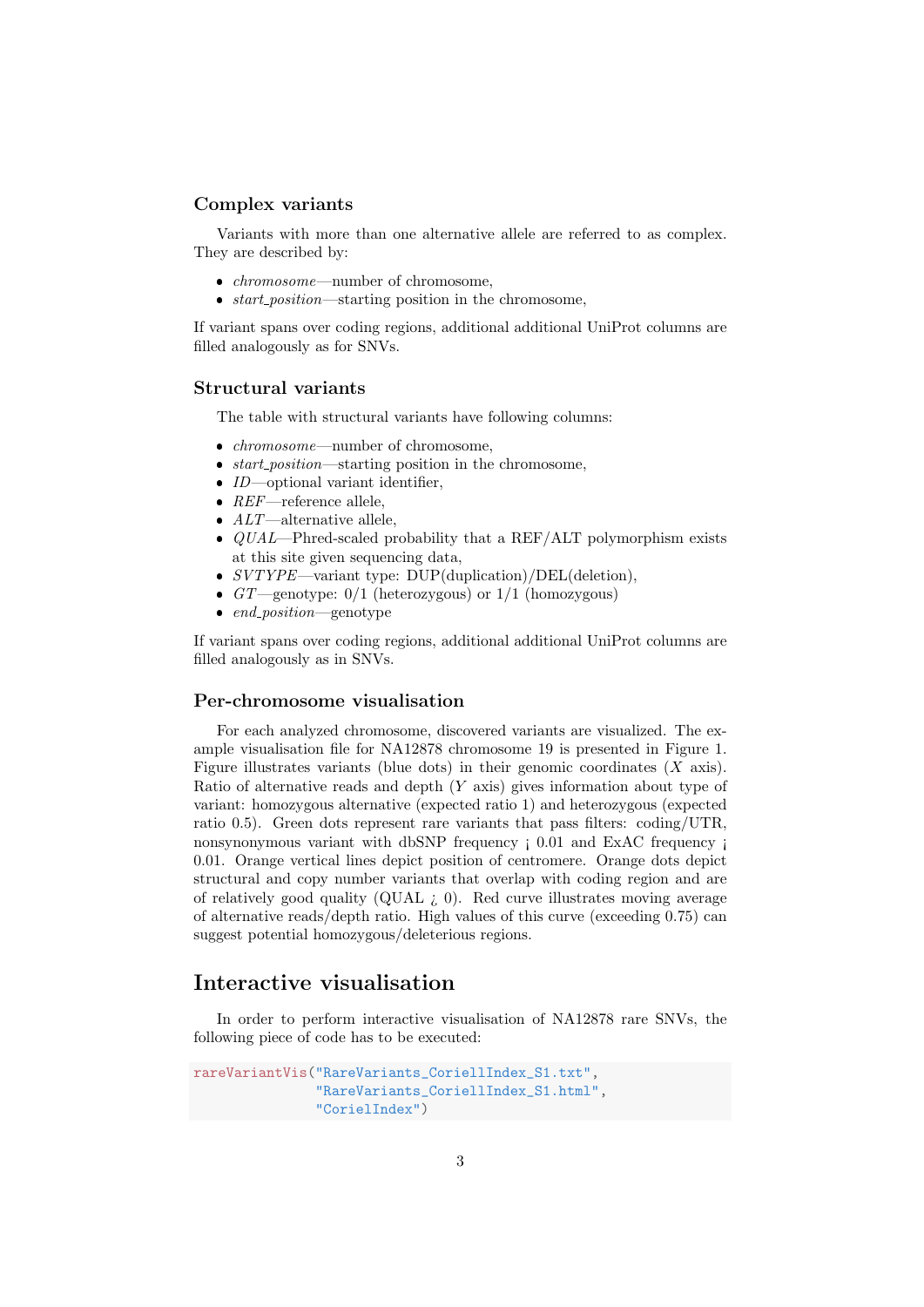

Figure 1: The visualisation file for NA12878 sample, chromosome 19.

It reads a file containing table of rare variants (obtained from chromosomeVis function) and provides an adequate visualization (Figure 2). Function outputs visualization html figure in the current working directory. Figure illustrates variants (dots) in their genomic coordinates  $(X \text{ axis})$ . Ratio of alternative reads and depth (Y axis) gives information about type of variant: homozygous alternative (expected ratio 1) and heterozygous (expected ratio 0.5). Zooming the plot is also supported. Pointing on variants provides basic information about the variant—name of gene and the position on the chromosome. If variants from many chromosomes are present in the table, all chromosomes are added to the same html file.



Figure 2: Interactive visualisation file for NA12878 sample, chromosome 19.

## Multiple sample visualisation

Another feature of RareVariantVis2 package is the ability to perform visualisation of multiple samples. Let RareVariants\_CoriellIndex\_S1.txt and RareVariants Coriell S2.txt be variant tables from different geneomes. One can visualise